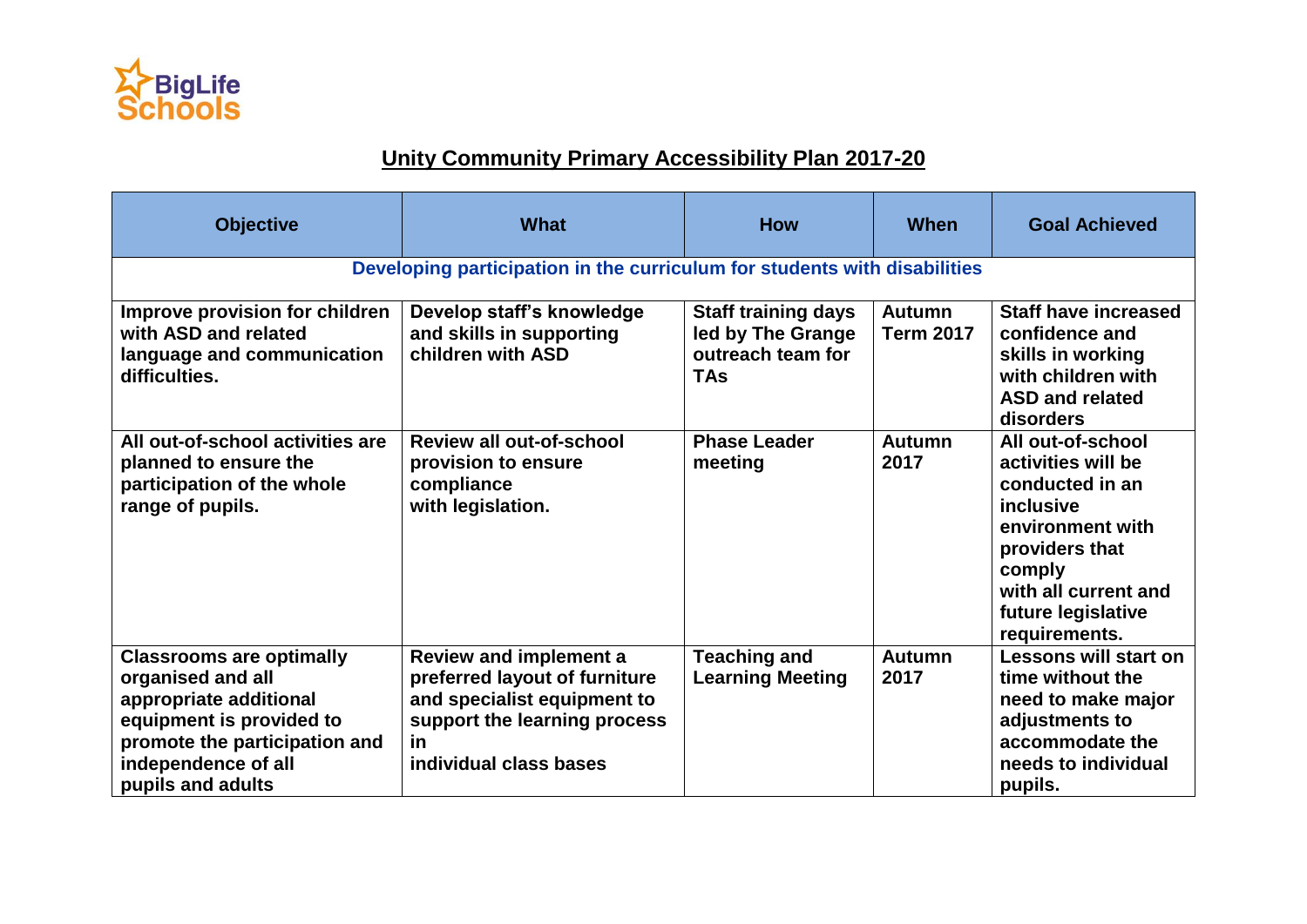

| Access arrangements to meet                                              | <b>SENCo will ensure</b>            | <b>SLT</b> meeting       | <b>Spring</b>   | All pupils will have     |  |  |  |
|--------------------------------------------------------------------------|-------------------------------------|--------------------------|-----------------|--------------------------|--|--|--|
| individual's needs when                                                  | appropriate testing and             |                          | <b>Term</b>     | their                    |  |  |  |
| taking tests etc will be applied                                         | reports are provided in order       |                          | <b>Annually</b> | individual needs         |  |  |  |
| for and support                                                          | to apply for access                 |                          |                 | met, and any             |  |  |  |
| provided when required.                                                  | arrangements.                       |                          |                 | barriers to achieving    |  |  |  |
|                                                                          |                                     |                          |                 | their full potential     |  |  |  |
|                                                                          |                                     |                          |                 | will be removed.         |  |  |  |
| Developing physical access to the site and buildings                     |                                     |                          |                 |                          |  |  |  |
| <b>Ensure compliance with DDA</b>                                        | <b>Staff and governors informed</b> | <b>Staff meeting</b>     | <b>Spring</b>   | <b>School complies</b>   |  |  |  |
| and Code of Practice                                                     | of requirements and                 | <b>Governors meeting</b> | term &          | with requirements of     |  |  |  |
|                                                                          | obligations of DDA, and of          |                          | <b>Summer</b>   | <b>DDA and Code of</b>   |  |  |  |
|                                                                          | the Accessibility Plan              |                          | term 2017       | <b>Practice</b>          |  |  |  |
| Ensure that all areas of school                                          | <b>SEN staff to audit</b>           | Staff meeting.           | <b>Autumn</b>   | <b>Any modifications</b> |  |  |  |
| building and grounds                                                     | accessibility                       |                          | 2017 the        | needed will be made      |  |  |  |
| are accessible for all children                                          | of school buildings and             |                          | permanent       | to the school            |  |  |  |
| and adults and to                                                        | grounds.                            |                          | build           | building and             |  |  |  |
| continue to improve the                                                  | <b>Governors Buildings</b>          |                          |                 | grounds to facilitate    |  |  |  |
| access of the physical                                                   | <b>Committee</b>                    |                          |                 | ease of access for       |  |  |  |
| environment for all.                                                     | to check accessibility and          |                          |                 | all                      |  |  |  |
|                                                                          | then produce an Action Plan         |                          |                 |                          |  |  |  |
|                                                                          | based on                            |                          |                 |                          |  |  |  |
|                                                                          | the findings.                       |                          |                 |                          |  |  |  |
| Improving access to information for parents and pupils with disabilities |                                     |                          |                 |                          |  |  |  |
| Improve availability of written                                          | <b>School aware of City Council</b> | <b>SENCo researches</b>  | <b>Spring</b>   | <b>School able to</b>    |  |  |  |
| material in alternative forms                                            | services for converting             | and discusses with       | term 2018       | deliver information      |  |  |  |
|                                                                          | written information into            | services                 |                 | to all pupils and        |  |  |  |
|                                                                          | alternative formats.                |                          |                 | parents with             |  |  |  |
|                                                                          |                                     |                          |                 | disabilities             |  |  |  |